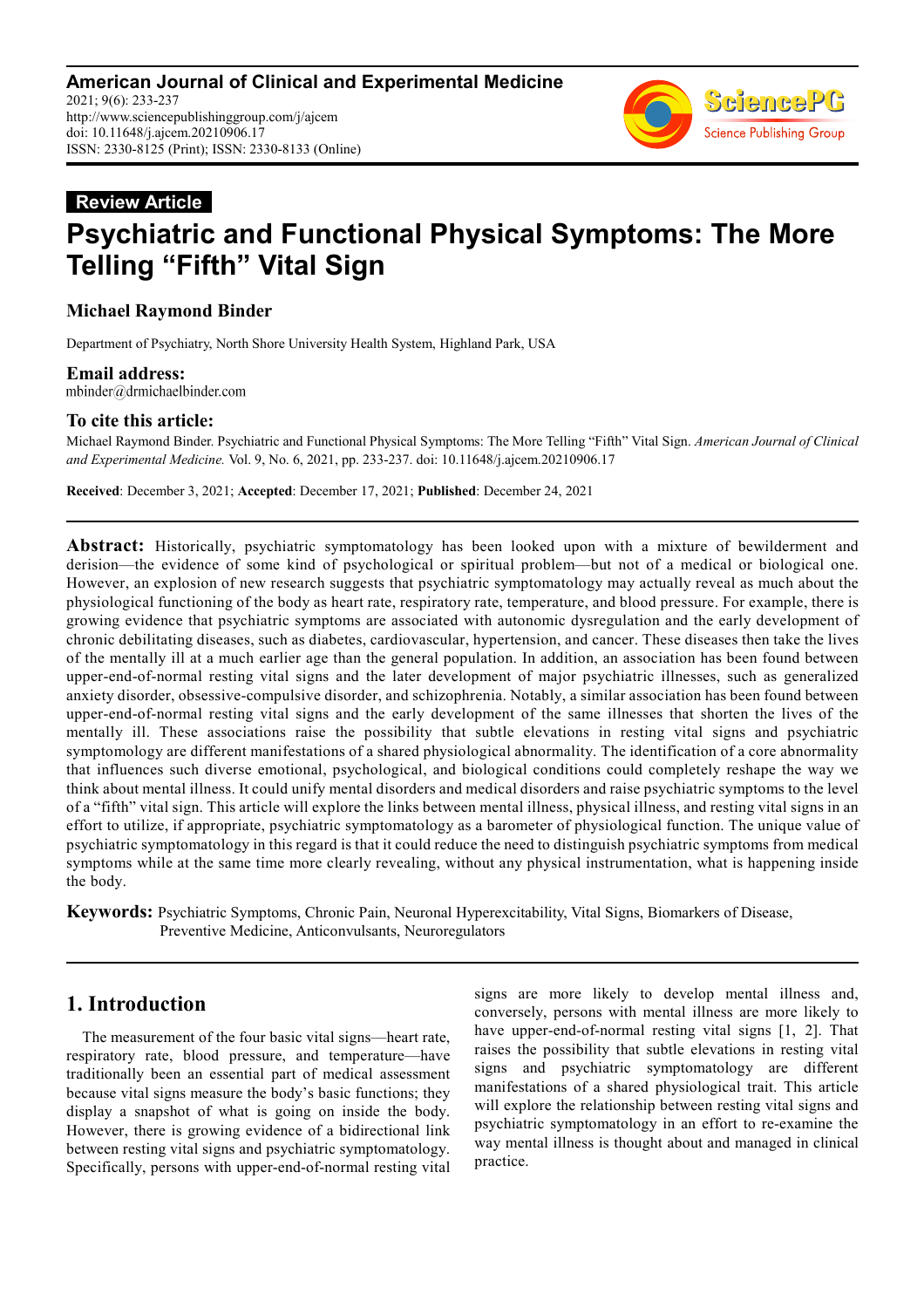# **2. Perceptions About Mental Illness**

Since antiquity, mental Illness has been viewed as more of a behavioral phenomenon than a medical phenomenon. Because persons with mental illness typically look normal and generally fail to develop any acute medical abnormalities, their psychological, emotional, and behavioral abnormalities have variably been attributed to sicknesses of the mind, the emotions, the will, or the spirit. Still today, mental illness is separated from mainstream medicine via differences in location of treatment (e.g., free-standing mental health centers and behavioral medicine clinics), specialized hospital consultation services (e.g., psychiatric consult-liaison), and carve-out payor contracts for mental health services.

However, a rapidly growing body of evidence suggests that mental illness may not be physiologically distinct from other illness processes. The binding tie is their shared relationship with resting vital-sign measurements. For example, in a longitudinal study involving more than one million men in Sweden, Latvala et al. [1] found that subtle elevations in resting heart rate (RHR) were predictive of the later development of generalized anxiety disorder, obsessive-compulsive disorder, and schizophrenia. Similarly, Blom et al. [2] found that adolescent girls with emotional disorders had increased resting respiratory rates (RRR) in comparison to healthy controls. Strikingly, the same kinds of associations have been found between resting heart and respiratory rates and general medical illnesses. For example, Kannel et al. [3] found that resting heart rates predicted cardiovascular disease mortality, and Baumert et al. [4] found that nocturnal respiratory rate predicted both cardiovascular and all-cause mortality in community-dwelling older men and women. Other measures that have been linked to an increased vulnerability to illness include resting blood pressure (RBP) [1, 5, 6], blood pressure variability [5, 7], heart rate variability [7-10], and heart rate recovery [11, 12]. Notably, the increased risk of morbidly and mortality associated with these indices can be more than two-fold [4, 9, 11, 13].

Taken together, these associations suggest that mental illness and physical illness may be different manifestations of a shared biological abnormality that also causes subtle elevations in RHR, RRR, and other indices of autonomic function. Although identifying such an abnormality has been the focus of intensive research, little has been offered in the way of what the abnormality might be. However, an emerging hypothesis contends that psychiatric symptoms are driven by pathological hyperactivity in symptom-related circuits in the brain. According to the Multi-Circuit Neuronal Hyperexcitability (MCNH) Hypothesis of Psychiatric Disorders [14], persistent firing in anxiety circuits causes persistent feelings of anxiety; persistent firing in depressive circuits causes persistent feelings of depression; persistent firing in cognitive circuits causes ruminative and obsessive thoughts; etc... This pathological circuit-specific hyperactivity is believed to be the consequence of an inherent failure of the neurological system to self-regulate when perturbed by a psychological, emotional, or biological stressor [15, 16].

Clinically, persons with psychiatric disorders are quick to react [17] and slow to recover [18] from stressful events. Even in the absence of specific stressors, they tend to be stressed by abstract worries and fears [18, 19]. Hypothetically, the same physiological abnormality that would cause this constitutional state of cognitive and emotional hyper-arousal, namely, neuronal hyperexcitability, would also cause a constitutional hyper-activation of the autonomic nervous system, the hypothalamic-pituitary-adrenal system, the immunologic system, the metabolic system, the muscular system, and various other systems of the body. This could explain the link between resting vital-sign elevations, chronic or recurrent psychiatric symptoms, and the plethora of chronic diseases of which they are predictive, such as diabetes, high blood pressure, heart disease, autoimmune disease, cancer, dementia, and many other health conditions [20]. The hypothetical reason that psychiatric symptoms tend to precede the development of the aforementioned disease processes is that the cognitive-emotional system is more acutely and overtly expressive of neuronal excitation than the physical organs and tissues of the body [20]. The only exceptions are "functional" physical symptoms and standard vital-sign measurements, as they, like psychiatric symptoms, express moment-to-moment changes in the physiological state of the body. Thus, psychiatric and functional physical symptoms, like heart rate, respiratory rate, blood pressure, and temperature, could appropriately be viewed as vital signs.

The idea that a subjective symptom could be a window into the body has already been accepted with the recent adoption of pain as a so-called "fifth" vital sign [21]. However, like pain, psychiatric and functional physical symptoms may reflect the sensitivity or "excitability" of the neurological system. That raises the question of whether psychiatric and functional physical symptoms should be combined with physical pain as a fifth vital sign. The answer would depend upon how vital signs should best be used.

## **3. The Use of Vital Signs**

Currently, vital signs are used to get a sense of how the body is functioning. As one of those clinical signs, pain can be an indicator of tissue irritation or injury. However, as a clinical symptom, pain describes how the patient is feeling; hence, it does not necessarily relate anything about the state of tissues or organs [22]. That creates a clinical dilemma when the patient's pain level exceeds that which would be expected under the circumstances.

By far the most common cause of excessive or persistent pain is an abnormal amplification of sensory signals by the neurological system. This, together with the plethora of other negative thoughts and emotions that can be driven by pathologically-elevated neurological activity, is the physiological basis of the *suffering* that is rolled into the perception of pain [22, 23]. Other possible causes of medically-unexplained pain include "conversion disorder" (the unconscious transfer of unacceptable psychological or physical symptoms to a more acceptable symptom, such as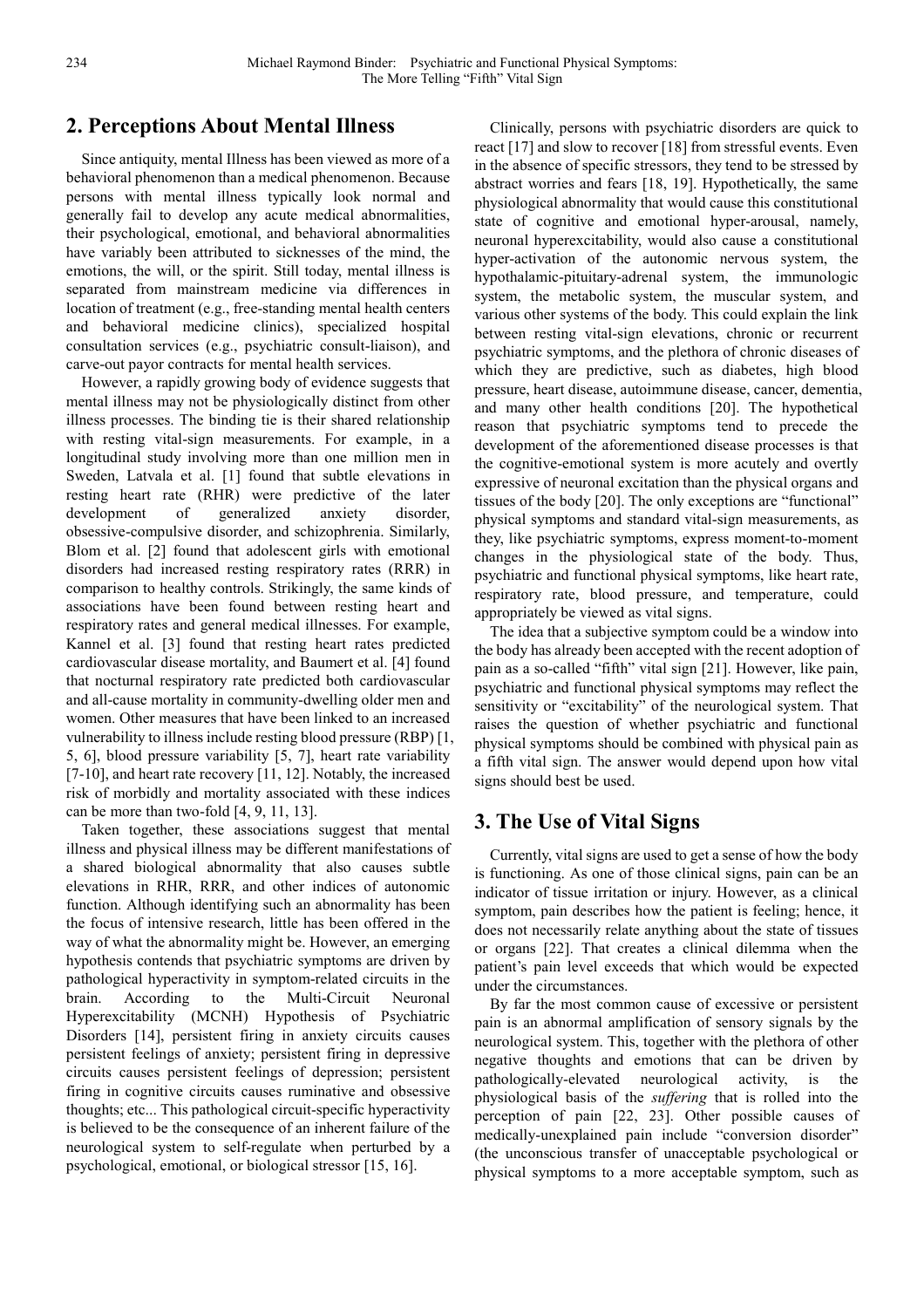pain); "factious disorder" (the conscious feigning of a medical or psychiatric symptom for the emotional gratification of being in the sick role); and malingering (the conscious pretense of medical or psychiatric symptoms for the purpose of secondary gain) [24]. According to the MCHN hypothesis, any of these medically confounding factors could be, and most likely would be, reflective of an inherent hyperexcitability of the neurological system. That's because excessive emotion, which itself is driven by neuronal hyperexcitability, is what most commonly causes people to say and do things that are socially and medically inappropriate.

As previously stated, neuronal hyperexcitability is also believed to be at the root of psychiatric symptoms and various somatic complaints for which no evidence of pathology can be found. Therefore, these so-called "functional" symptoms, which can include pain, could convey important information about the physiological functioning of the neurological system. Objective indicators of neuronal hyperexcitability are an RHR above 75 beats/min or an RRR above 15 breaths/min [20, 25].

Practically speaking then, psychiatric and functional physical symptoms could be grouped together with unusually severe or persistent pain and resting vital-sign measurements as markers of neuronal hyperexcitability. Appropriate treatment would involve any intervention that would have a calming effect on the nervous system. In the acute setting, the most expeditious intervention would be the administration of Neuroregulators (anticonvulsants and other brain-calming drugs). This idea is supported by the growing use of gabapentin and other non-benzodiazepine anticonvulsants in the treatment of chronic pain [26]. What deserves special attention, however, is that by quieting the nervous system, the treatment could be addressing the root cause of all of the patient's symptoms, whether medical or psychiatric. The recognition of this would help circumvent the clinical dilemma of having to distinguish pain as a sign of tissue trauma from pain as a symptom of suffering.

Although resting heart and respiratory rates are, hypothetically, independent barometers of neuronal excitability, there is great value in adding psychiatric and functional physical symptoms to pain as a fifth vital sign. The advantage of these *subjective* markers of physiological function is that traditional vital-sign measurements, though *objective*, can be confounded by such factors as cardiorespiratory disease, cardiorespiratory medications, stimulant or depressant-type drugs, acute emotional states, levels of fitness, and recent food intake. This, together with the profound importance of being able to detect and treat neuronal hyperexcitability, would justify including psychiatric and functional physical symptoms in the "fifth" vital sign category.

Another problem that this new conceptualization of psychiatric and functional physical symptoms would help overcome is the challenge of disentangling psychiatric symptoms from medical symptoms. This common dilemma is the consequence of dichotomizing psychiatric and medical symptoms. However, when psychiatric symptoms are viewed as subjective markers of a vulnerability trait that is shared by nearly all disease processes, the dichotomization of mental illness and physical illness can be seen for what it really is: a failure to understand the pathophysiology of mental illness. Recognizing this would give clinicians the satisfaction of knowing that in treating neuronal hyperexcitability they would be addressing the underlying physiological abnormality without having to distinguish psychiatric and functional physical symptoms from demonstrable organic pathology. Not only would this save valuable time, but it would also circumvent the stigma of mental illness as a potential barrier to appropriate treatment.

Practically speaking, the expanded fifth vital sign could be recorded alongside other vital signs as either "FLASH positive" or "FLASH negative." FLASH is the user-friendly, non-stigmatizing, pathophysiologically-descriptive acronym that stands for Familial Limbic Autonomic System Hyperexcitability [20]. It describes what is hypothesized to be the fundamental abnormality in psychiatric disorders; namely, an inherent hyperexcitability of the neurological system that over-activates the limbic and autonomic nervous systems, thus elevating the affected person's temperament, vital signs, and emotional responses to any form of stress—be it psychological, emotional, or biological. In recognition of its pervasive effects on bodily functions, FLASH would not be specific to mental illness but would be applicable to any pathological process that could be triggered or exacerbated by a hyperexcitability of the neurological system. Such broad applicability would work to prevent the term from becoming stigmatized, and it would dispel the many myths and erroneous assumptions that, throughout the ages, have been held about mental illness. The determination of FLASH status would ideally be made by nursing staff at the time of intake along with the patient's standard vital signs. As previously stated, an RHR above 75 beats/min or an RRR above 15 breaths/min would be highly suggestive of the neuronal hyperexcitability trait [20, 25]. Any psychiatric or functional physical symptoms, which could include chronic pain, would provide additional support for a FLASH positive determination, although a positive determination could hypothetically be made based solely on either objective signs (i.e., RHR and RRR) or subjective symptoms (i.e., psychiatric and functional symptoms).

#### **4. Discussion**

Historically, mental illness has been viewed as an abnormality (or group of abnormalities) that is somehow distinct form other illnesses. This, together with the lack of a biological basis for psychiatric symptoms, has resulted in a dichotomization of mental illness and physical illness that frequently complicates clinical practice. However, an emerging hypothesis contends that psychiatric symptoms are the consequence of a pathological hyperactivity of symptom-related circuits in the brain. The underlying driver of this activity is thought to be a failure of neurons to self-regulate, thus resulting in the persistence of normal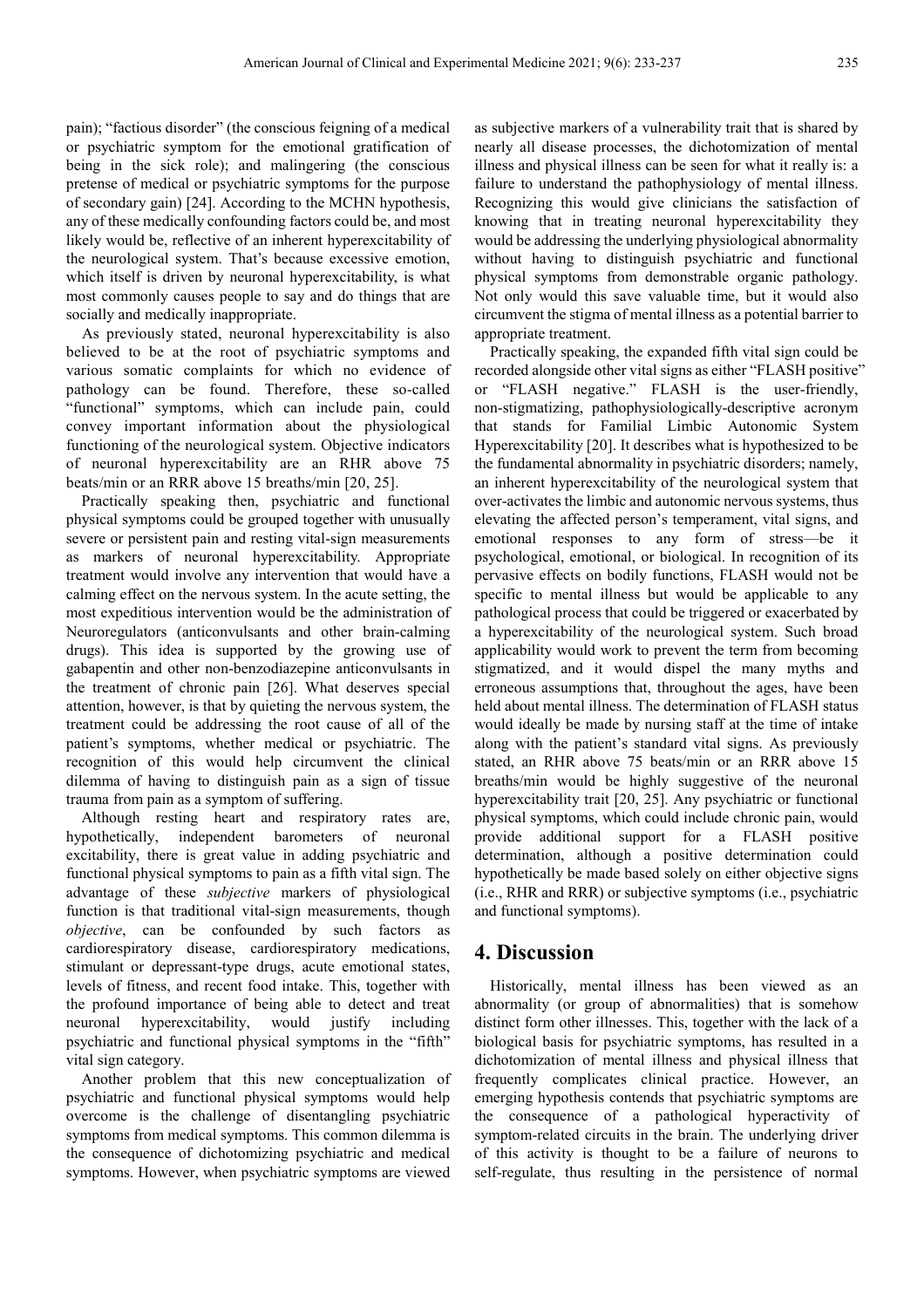thoughts and emotions that characterizes "psychiatric symptoms." It can also result in a heightened sensitivity to pain, thus supporting the recent addition of pain as a fifth vital sign [21]. However, limiting this fifth vital sign to pain, though highly valuable in helping to reduce human suffering and comorbidity, fails to recognize that pain could be one of many symptoms that is revealing what a vital sign should reveal: important information about what is happening in the body. According to the MCNH hypothesis, pain, as well as psychiatric and functional physical symptoms, could be indicating that the neurological system is inherently hyperexcitable. In so-doing, these symptoms would not only sit alongside blood pressure, pulse, respiratory rate, and temperature as barometers of physiological function, but they could actually be quite telling about what is driving the abnormalities in these other vital signs. Because neuronal hyperexcitability heightens the reactivity of virtually every system of the body, it tends to increase heart rate, respiratory rate, blood pressure, and temperature. It also tends to dysregulate physiological systems, which is actually what abnormalities in standard vital signs are thought to reflect. The failure to recognize this could be one of the reasons that current initiatives to promote better pain management have failed to solve the problem of under-treated pain.

Although the MCNH hypothesis has yet to be validated through rigorous scientific studies, there is biological, observational, pharmacological, neuropsychiatric, behavioral, medical, psychophysiological, experimental, radiological, explanatory, and genetic evidence that nearly all psychiatric disorders and their functional comorbidities are rooted in this single, shared, neurophysiological abnormality [14]. Lending further support to the MCNH hypothesis is a rapidly growing body of evidence that links an increased vulnerability to developing psychiatric symptoms to subtle elevations in resting vital signs. From the perspective of the MCNH hypothesis, the physiological link between resting vital signs and the later development of mental illness is a failure of neurons throughout the central nervous system to maintain a normal resting state even in the absence of an acute stressor. This chronic, low-grade revving is thought to explain both the persistence of subclinical symptoms that characterizes most psychiatric disorders and the subtle vital-sign elevations that have been found to predict the development of more clinically apparent psychiatric symptoms when the neurological system is perturbed by stress.

The recognition of this has enormous implications for healthcare because 1) it identifies the core physiological abnormality in psychiatric disorders, thereby streamlining treatment; 2) it allows all clinicians to target the root cause of psychiatric symptoms without having to rely on psychiatric assessments that can potentially delay treatment, offend patients, and sometimes even be refused by patients; 4) it reconceptualizes psychiatric and functional physical symptoms as a "fifth" vital sign, thereby reducing the stigma of mental illness and increasing the accuracy of vital-sign measurements in identifying the core abnormality in chronic disease; 5) it unifies seemingly diverse streams of pathology under one highly treatable neurophysiological abnormality; 6) it incentivizes patients to implement natural interventional strategies rather than relying solely of medical therapy; 7) it gives doctors a pathophysiologically-based way to target pain, thus reducing the risk of either under-medicating or over-medicating this common complaint; 8) it opens the door to illness prevention because the vulnerability trait, once identified, can be readily modified through the use of Neuroregulators and healthy lifestyle changes; and 9) it gives payers an evidence-based reason to end discriminatory practices that limit insurance coverage for mental health services.

# **5. Suggestions for Future Research**

The value of applying the MCNH hypothesis in the form of adding psychiatric and functional physical symptoms to pain as a fifth vital sign could be tested by comparing anticonvulsant therapy to standard care in patients who, based on resting vital-sign measurements and the recommended fifth vital sign, were deemed do have a hyperexcitable neurological system. Also recommended are prospective studies looking at the accuracy of using standard vital-sign measurements both with and without the new "fifth" vital sign to predict which patients will have more complicated treatment courses and longer hospital stays for various illnesses.

# **6. Conclusion**

Under the common assumption that mental illness is somehow different from organic disease processes, clinicians often minimize the complaints of patients who either present with psychiatric symptoms or have a history of psychiatric symptoms. Redefining these common symptoms as VITAL SIGNS has the potential to completely reshape the way health care professionals think about and treat mental illness. Completely antithetical to thinking about psychiatric symptoms as vague complaints without any organic basis, it has the potential utilize them as a means of identifying the core abnormality in most illnesses, whether mental or physical. It also has the potential to focus treatment directly at the target without having to disentangle psychiatric symptoms from other symptoms of disease. At the same time, the destigmatizing effect that this would have on mental illness would encourage patients to be more forthcoming about their psychiatric symptoms and more willing to accept treatment for them. This, in turn, would increase the usefulness of psychiatric symptoms as a "fifth" vital sign and facilitate the successful administration of Neuroregulators and other brain-calming interventions for the treatment of psychiatric and related physical symptoms and the prevention of all forms of chronic illness.

# **Conflicts of Interest**

The author declares that he has no competing interests.